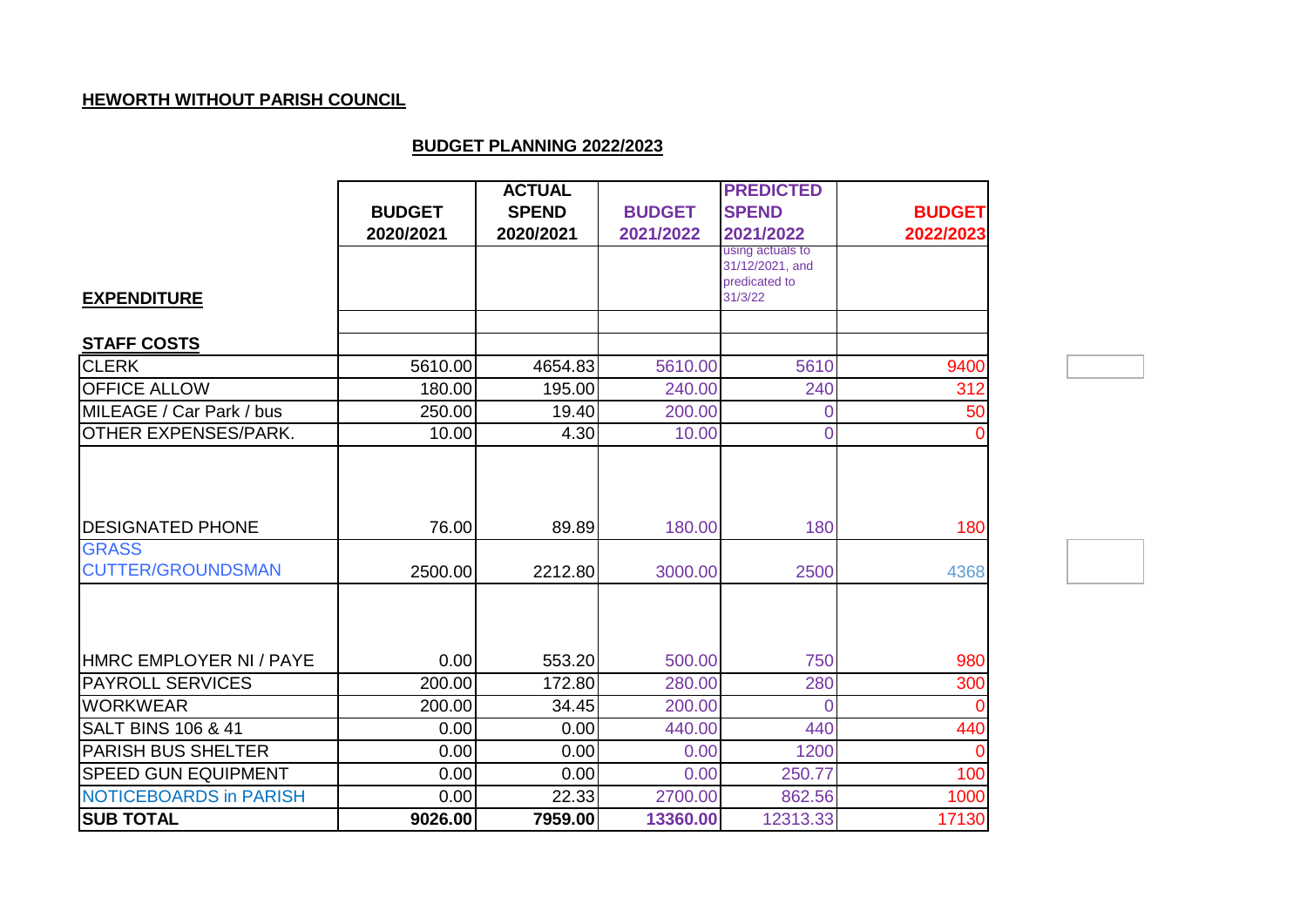| <b>PLAY AREA/PLAYFIELD</b>      |         |         |          |                |       |
|---------------------------------|---------|---------|----------|----------------|-------|
| <b>REPAIRS/MAINTENANCE</b>      | 4000.00 | 4614.23 | 4000.00  | 6000           | 11500 |
| <b>INSPECTION</b>               | 300.00  | 954.00  | 1254.00  | 1254.00        | 1300  |
| <b>ALLOTMENTS</b>               | 500.00  | 425.00  | 550.00   | 400.00         | 400   |
| <b>LAND RENT</b>                | 350.00  | 328.00  | 350.00   | 350.00         | 350   |
| <b>FUEL</b>                     | 200.00  | 117.83  | 200.00   | 200.00         | 250   |
| <b>MACHINERY</b>                | 800.00  | 362.64  | 700.00   | 700            | 800   |
| <b>SIGNAGE</b>                  | 150.00  | 204.80  | 200.00   | 300            | 350   |
| <b>TREES-MAINTENANCE</b>        | 250.00  | 580.00  | 1000.00  | 0              | 2600  |
| <b>LOCKS/KEYS</b>               | 30.00   | 22.50   | 30.00    | 83.39          | 100   |
| <b>DRAINAGE</b>                 | 600.00  | 0.00    | 600.00   | $\overline{0}$ | 600   |
|                                 |         |         |          |                |       |
| <b>PLAY EQUIPMENT /BENCHES</b>  | 0.00    | 2185.62 | 4000.00  | 35027.34       | 4000  |
| <b>GROUNDSMAN TOOLS</b>         | 50.00   | 201.05  | 200.00   | 200            | 200   |
| <b>SUB TOTAL</b>                | 7230.00 | 9995.67 | 13084.00 | 44514.73       | 22450 |
| <b>GENERAL ADMIN</b>            |         |         |          |                |       |
| <b>INSURANCE PREMIUMS</b>       | 1500.00 | 820.34  | 1500.00  | 853.09         | 1500  |
| <b>OPEN SPACES - BULBS</b>      | 0.00    | 0.00    | 200.00   | 0              | 200   |
|                                 |         |         |          |                |       |
| <b>IMEETING ROOM HIRE</b>       | 120.00  | 278.29  | 280.00   | 280            | 300   |
| <b>WEBSITE PROVISION</b>        | 500.00  | 540.00  | 250.00   | 750            | 500   |
|                                 |         |         |          |                |       |
| <b>TRAINING</b>                 | 500.00  | 427.80  | 1500.00  | 1500           | 800   |
| STATIONERY/OFFICE EQUIP/POSTAGE | 100.00  | 148.56  | 300.00   | 300            | 300   |
| <b>AUDIT FEES</b>               | 350.00  | 375.00  | 375.00   | 540            | 600   |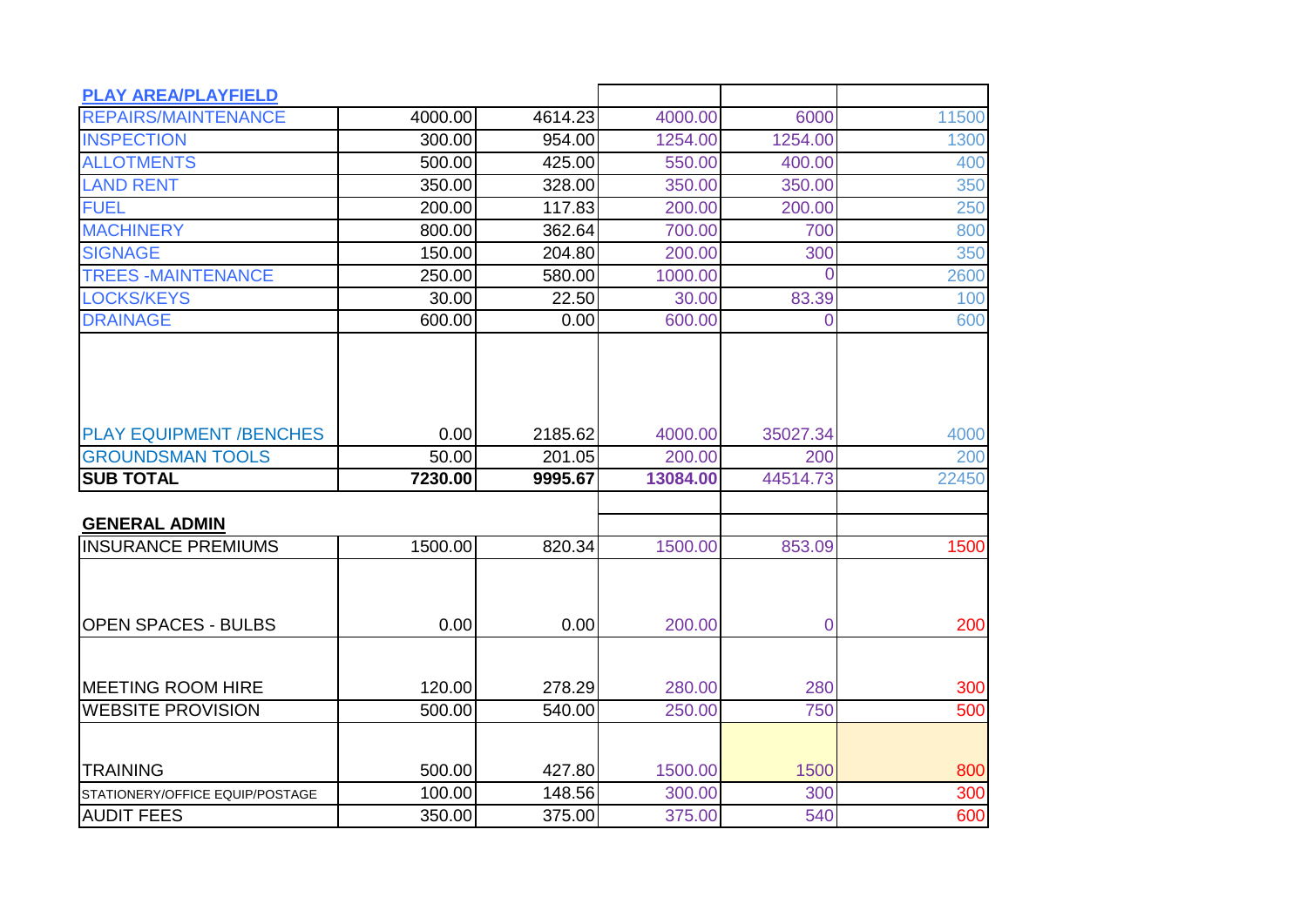| <b>DPO</b>                      |          |          | 0.00     | 0              | 0     |
|---------------------------------|----------|----------|----------|----------------|-------|
| <b>NEWSLETTERS</b>              | 300.00   | 92.30    | 300.00   | 300            | 300   |
|                                 |          |          |          |                |       |
|                                 |          |          |          |                |       |
| LAPTOP & SECURITY SOFTWARE / PH | 25.00    | 603.99   | 30.00    | 307.96         | 310   |
| <b>GIFTS</b>                    | 50.00    | 0.00     | 50.00    | 50             | 50    |
| <b>SUB TOTAL</b>                | 3445.00  | 3286.28  | 4785.00  | 4881.05        | 4860  |
|                                 |          |          |          |                |       |
| <b>SUBSCRIPTION FEES</b>        |          |          |          |                |       |
| <b>YLCA</b>                     | 600.00   | 584.00   | 600.00   | 592            | 592   |
|                                 |          |          |          |                |       |
| <b>SLCC</b>                     | 100.00   | 0.00     | 115.00   | 120            | 130   |
| ICO                             | 40.00    | 35.00    | 35.00    | 35             | 35    |
| <b>NSALG</b>                    | 66.00    | 66.00    | 75.00    | 75             | 75    |
| <b>SUB TOTAL</b>                | 806.00   | 685.00   | 825.00   | 822            | 832   |
|                                 |          |          |          |                |       |
| <b>GRANTS/AWARDS</b>            | 1000.00  | 0.00     | 200.00   | $\overline{0}$ | 1000  |
|                                 |          |          |          |                |       |
|                                 |          |          |          |                |       |
| <b>TOTAL</b>                    | 21507.00 | 21925.95 | 32254.00 | 62531.11       | 46272 |

## **RESERVES**

**EARMARKED RESERVES/PROJECTS -**

| <b>Bus Shelter</b> | ⊿∩∩  |  |
|--------------------|------|--|
|                    |      |  |
| <b>TOTAL</b>       | 4000 |  |

| <b>IGENERAL RESERVE</b> |  |
|-------------------------|--|
| 6 month revenue costs   |  |